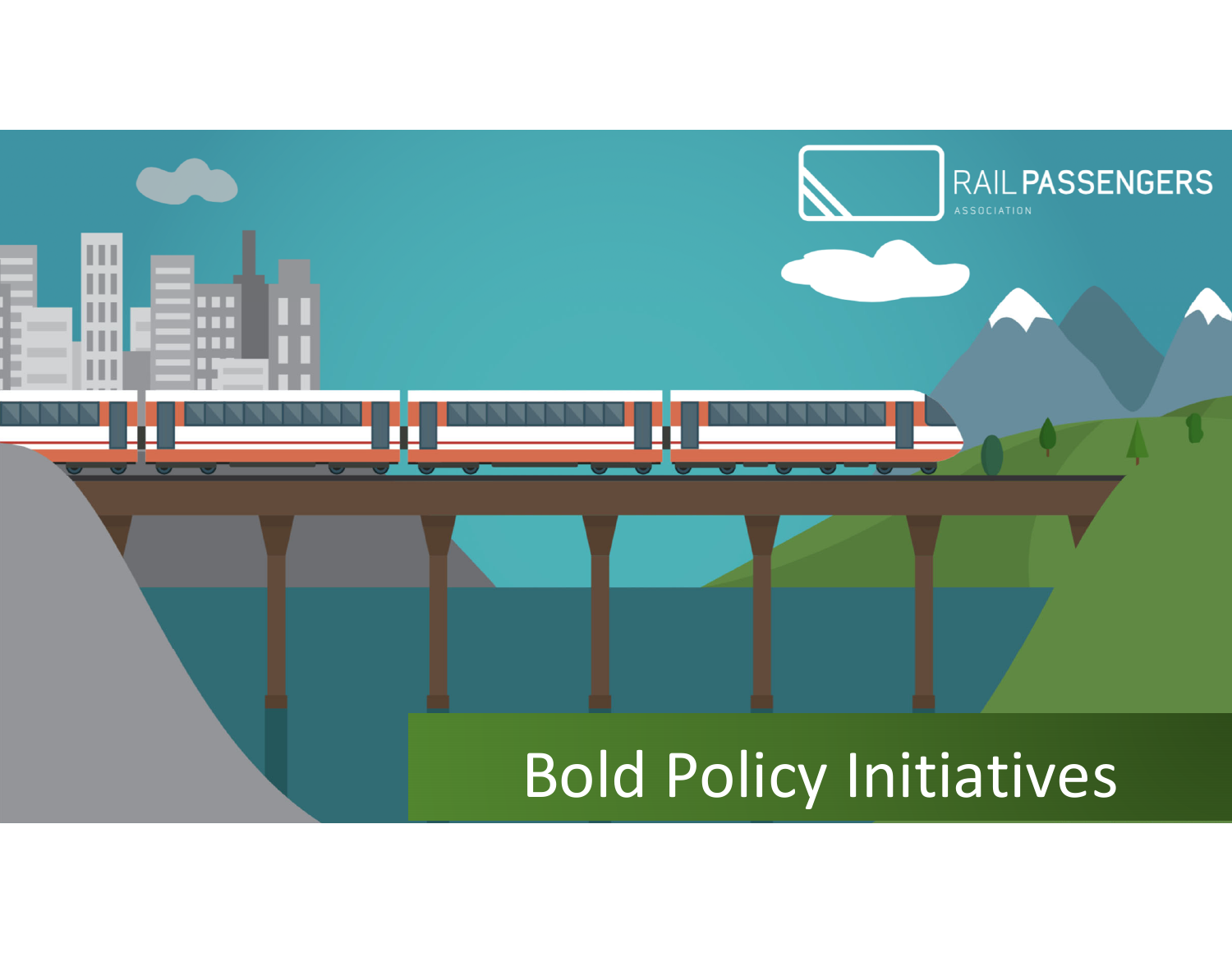# It's Time To 'Be Bold'

Creating a "Blueprint for Rail" in the Surface Transportation Reauthorization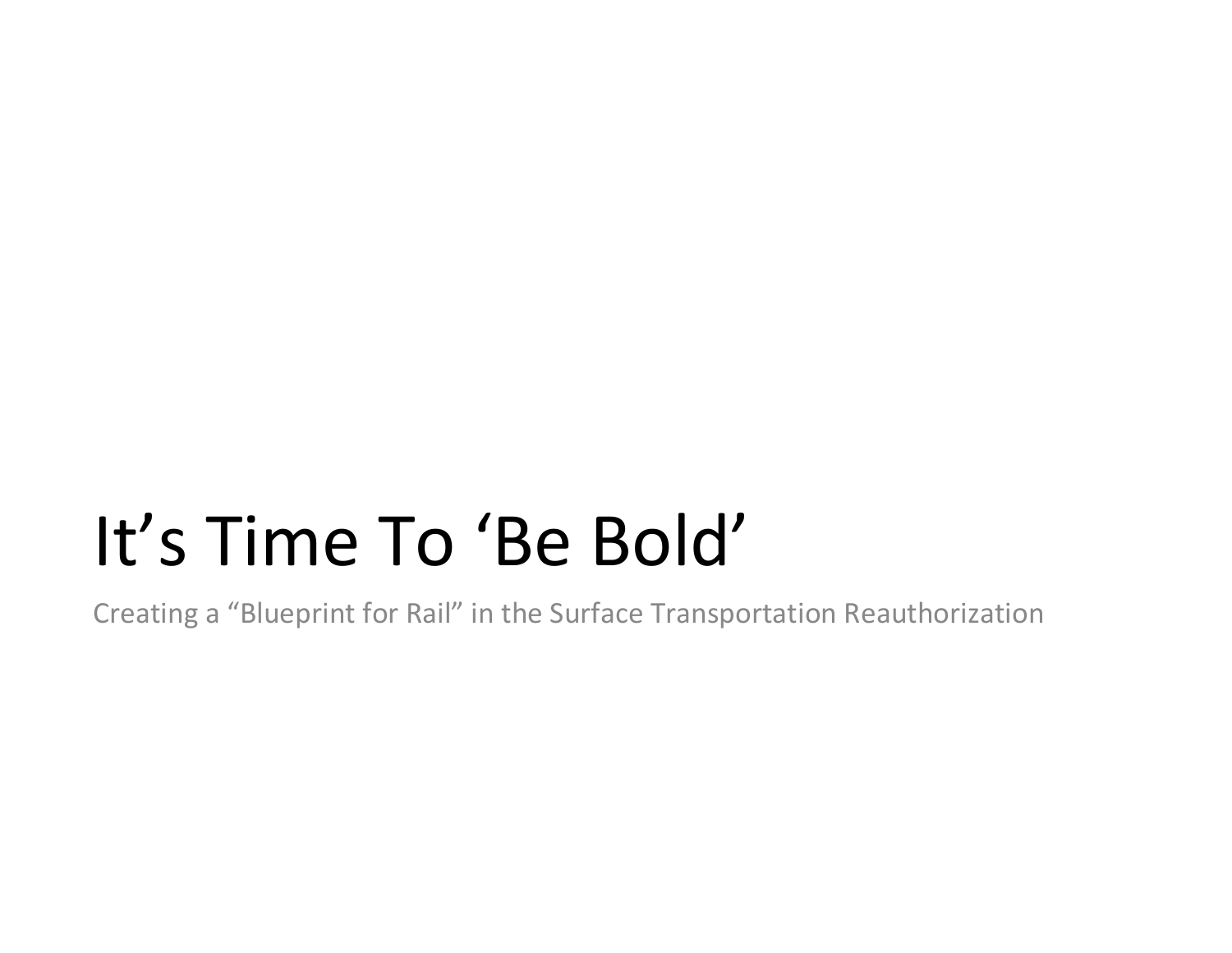## **Regional Hybrid Urban‐Suburban Rail Model**

- •Learn from the experience in **Germany (S‐Bahn)** and **France (RER)**
- • Congress should authorize **waiver of regional jurisdiction** to create and implement integrated **Regional Rail Operating Model (RROM)**
- •**Eliminate artificial funding categories** for commuter rail, intercity rail, and transit
- •**Encourage through‐running** over stub‐end, city‐center terminals
- •**Encourage governance integration** within a single regional agency
- $\bullet$  **Operate RROMs as rapid transit**
	- •Short dwell times, fully electrified, double‐track, and use rapid transit signaling
- •**Provide local service, create infill stations**
- •**Optimize fare collection and pricing**
- •**Optimize transfers**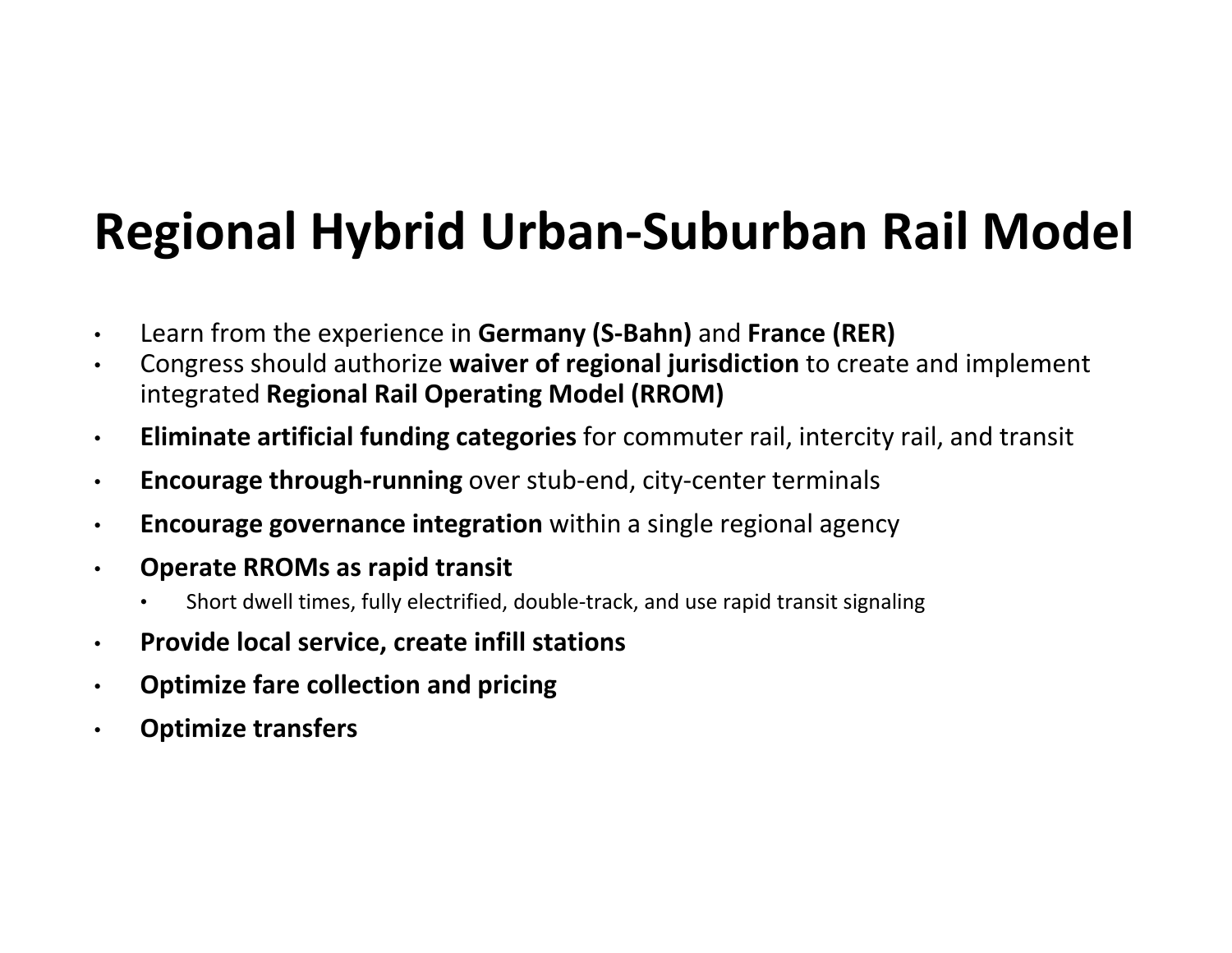### **Shared Corridor Solutions ‐ Part 1**

#### **Shared‐Use Corridor Advisory Committee**

• The current financial relationship between Amtrak, the host railroads and the states has failed to deliver the frequency and dependability needed to attract large numbers of travelers. Commercial and political success require that interested parties be incentivized to develop practical solutions. RPA is calling for Congress to esta

#### **Central Dispatching Authorities**

- The fluidity of the national rail system is too important to sacrifice for small gains by private firms. Railroad leadership has admitted as much: in a hearing before the Surface Transportation Board regarding poor on-<br>time performance by CSX, then-CEO Hunter Harrison suggested that the optimal solution for Chicago's<br>congested infrast
- Congress should direct the FRA to perform a pilot study identifying the benefits of implementing Central Dispatching Authorities.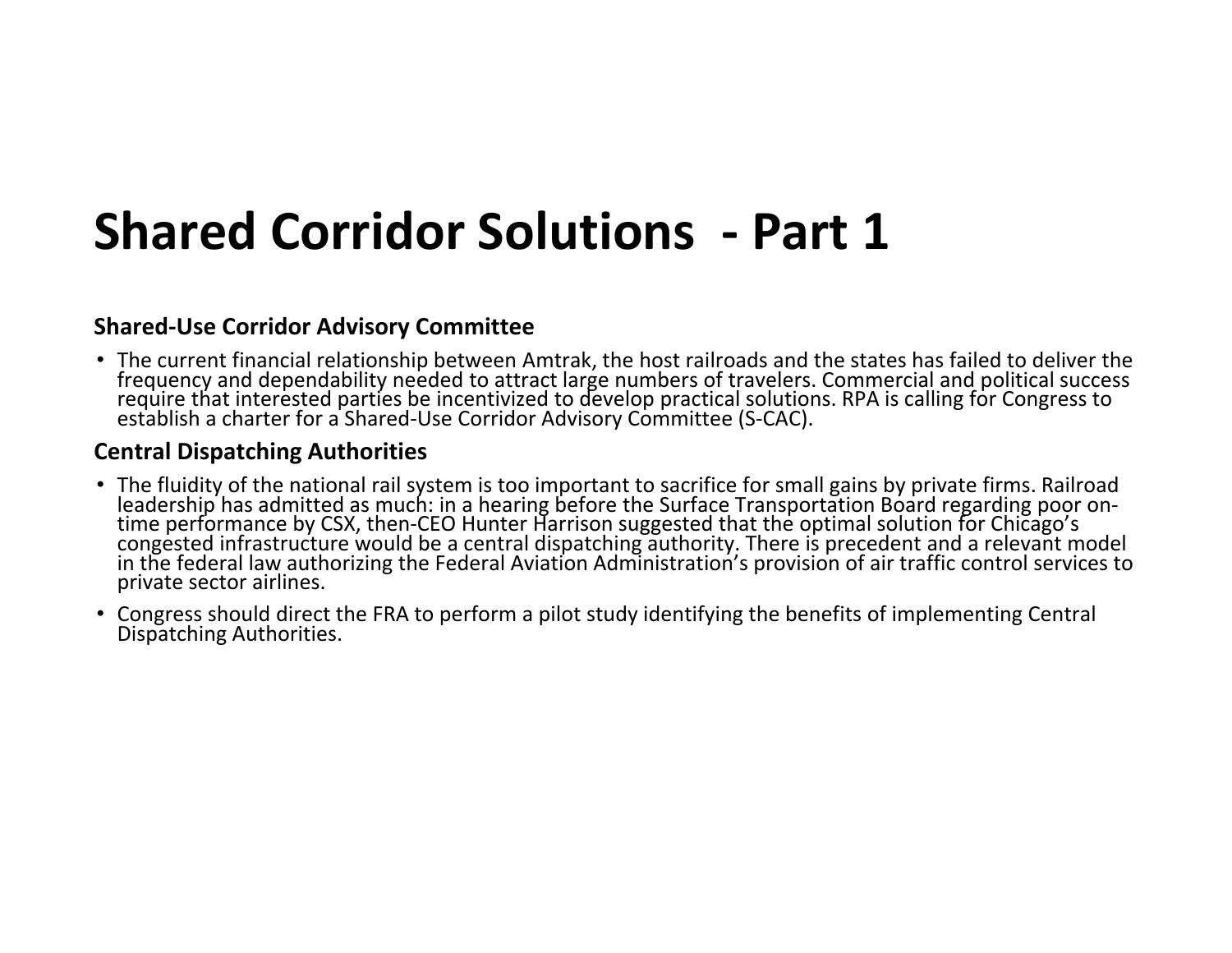### **Shared Corridor Solutions ‐ Part 2**

### **Creation of a Right of Way Acquisition Program**

- As of 2015, outside of the NEC 70% of the host railroad lines that Amtrak uses were single-tracked, meaning<br>that there is latent capacity in most extant rights of way (ROW).
- Congress should create a federal grant program that would allow states and municipalities to purchase abandoned and underutilized corridors from freight railroads.

#### **Pilot Program: Increased Rate Per Train Mile**

• In general, Amtrak pays about \$5.00 per train mile to host railroads, paying incentives above the statutory rate for delivering on-time performance. Congress should launch a pilot program with significantly increased<br>per-train-mile payments to understand possible effects on the relationship between Amtrak and host<br>railroads. Rev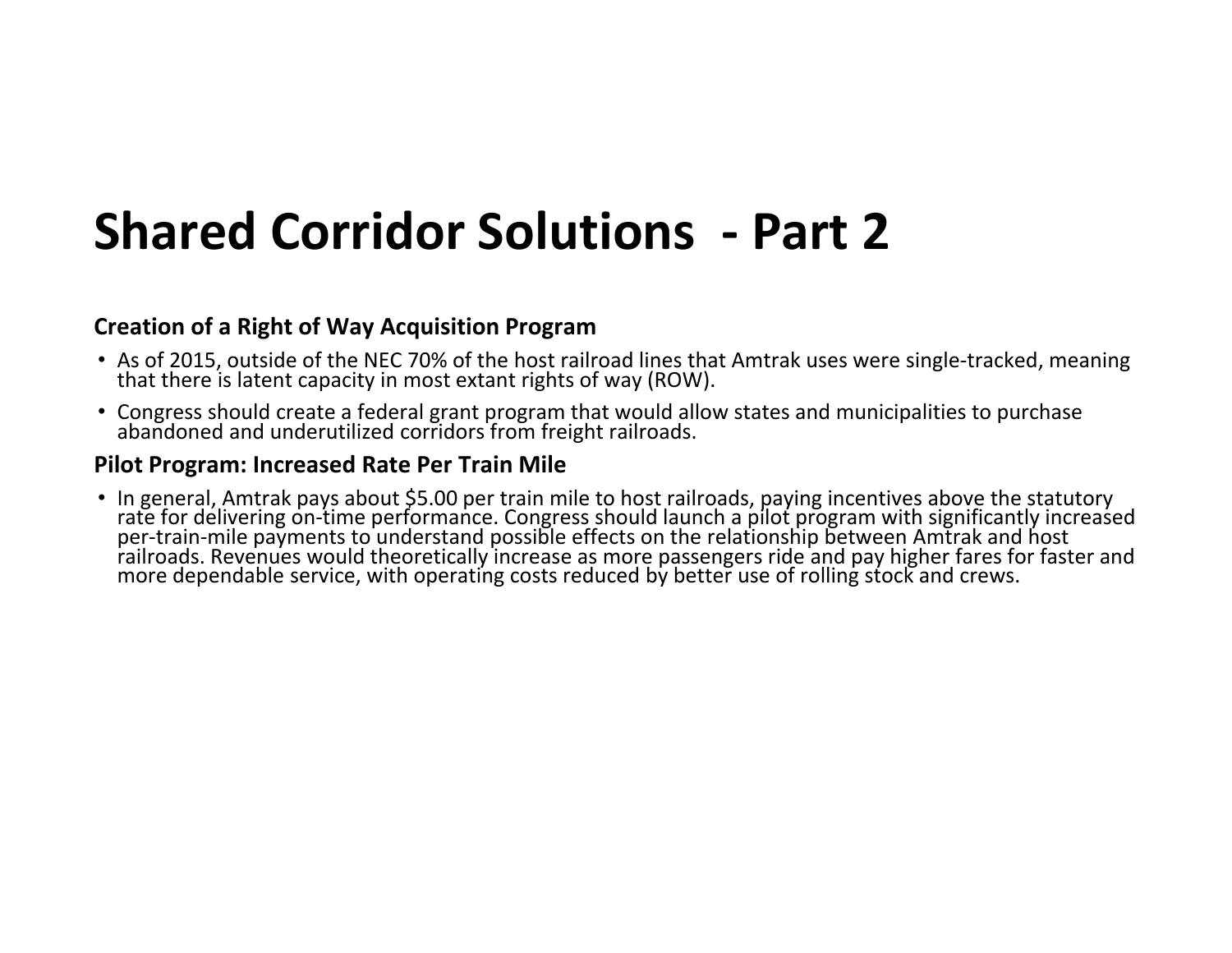### **Rail Financing**

#### **Passenger Rail Account**

- Introduce a predictable, dedicated, and robust Passenger Rail Trust Fund. This Trust Fund should use diverse revenue streams, including:
	- Per Barrel Tax on crude oil;
	- Intercity Railroad Passenger Tax assessed at point of sale;
	- E‐Commerce Transportation Tax for online sales;
	- General Sales Tax, similar to those established by the Commonwealth of Virginia to fund rail infrastructure and operations;
	- A broadly‐based tax Station Area Value Capture Tax program for NEC and National Network‐served train stations;
	- Federal grants for RRIF loans on P3 projects of regional significance, with grants eligible to pay for credit risk premiums and lower or<br>eliminate interest, and loans authorized as a source of state or private matching f
	- Transform current FAST Act INFRA program to create a larger Intermodal Freight Fund, establishing a 1% freight user fee, projected<br>to produce \$9 billion a year, for an intermodal fund with no limitation on the percentage c

### **FTA Formula Fund and Grant Flexibility**

• Intercity rail connects with and supports transit rail systems across the U.S., and states and municipalities should be able to flex transit funds to intercity rail projects that support local transit systems.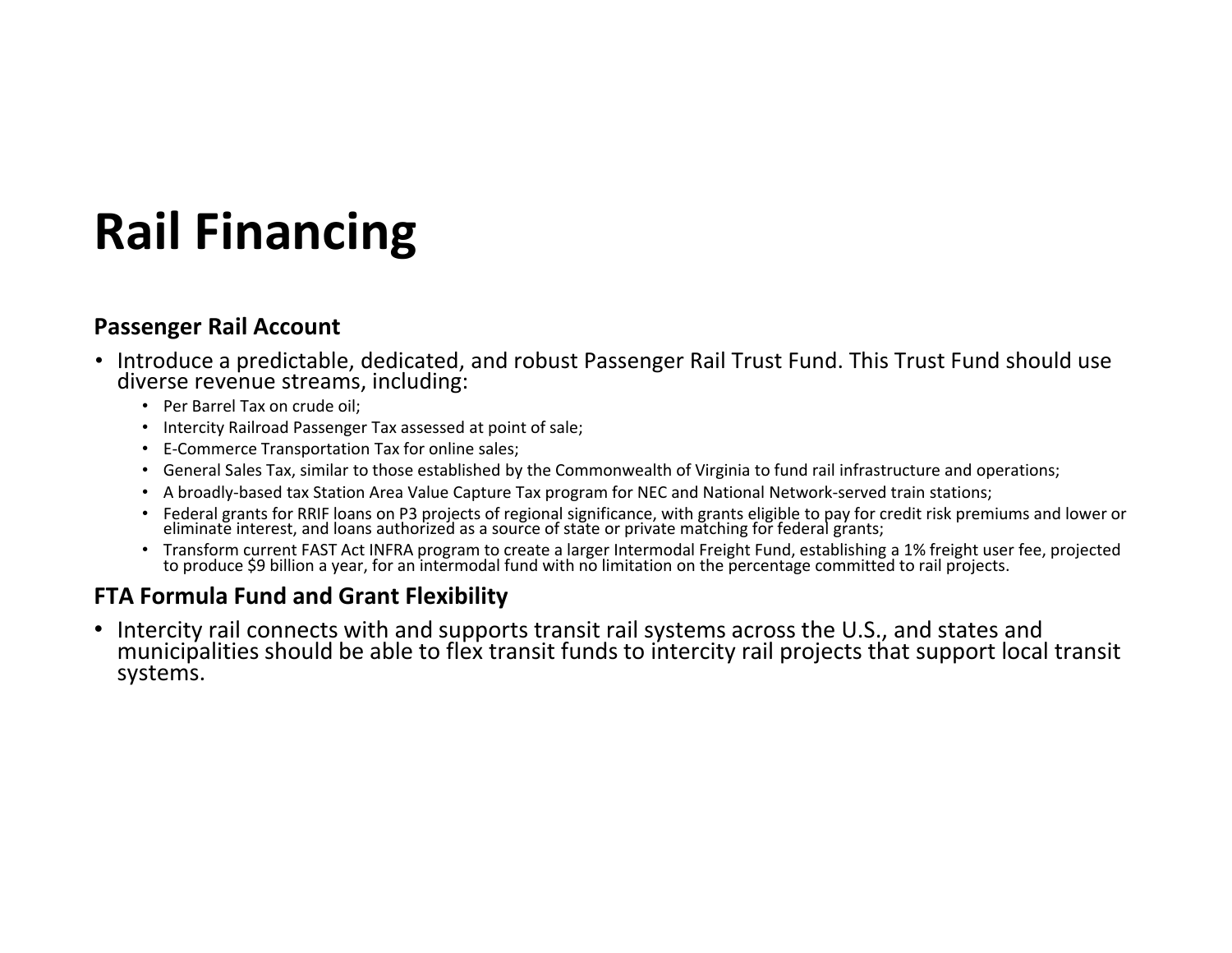### **Bringing Rail Closer to Home**

#### **Integrate ROW Creation/Preservation and Housing Planning**

• Given the desirability of increasing housing near public transportation corridors, the USDOT should work with the Housing and the US Department of Housing and Urban Development to ensure Right of Way<br>preservation in residential and commercial developments requiring federal oversight and approval. Rail<br>stations should addition

#### **Transit‐Oriented Development**

• Congress should create a permanent program that will allow Transit Oriented Development (TOD) commercial development with RRIF/TIFIA financing for projects stipulated by the Secretary of<br>Transportation to have significant value capture to support the ongoing station and passenger operations,<br>creating a coordinated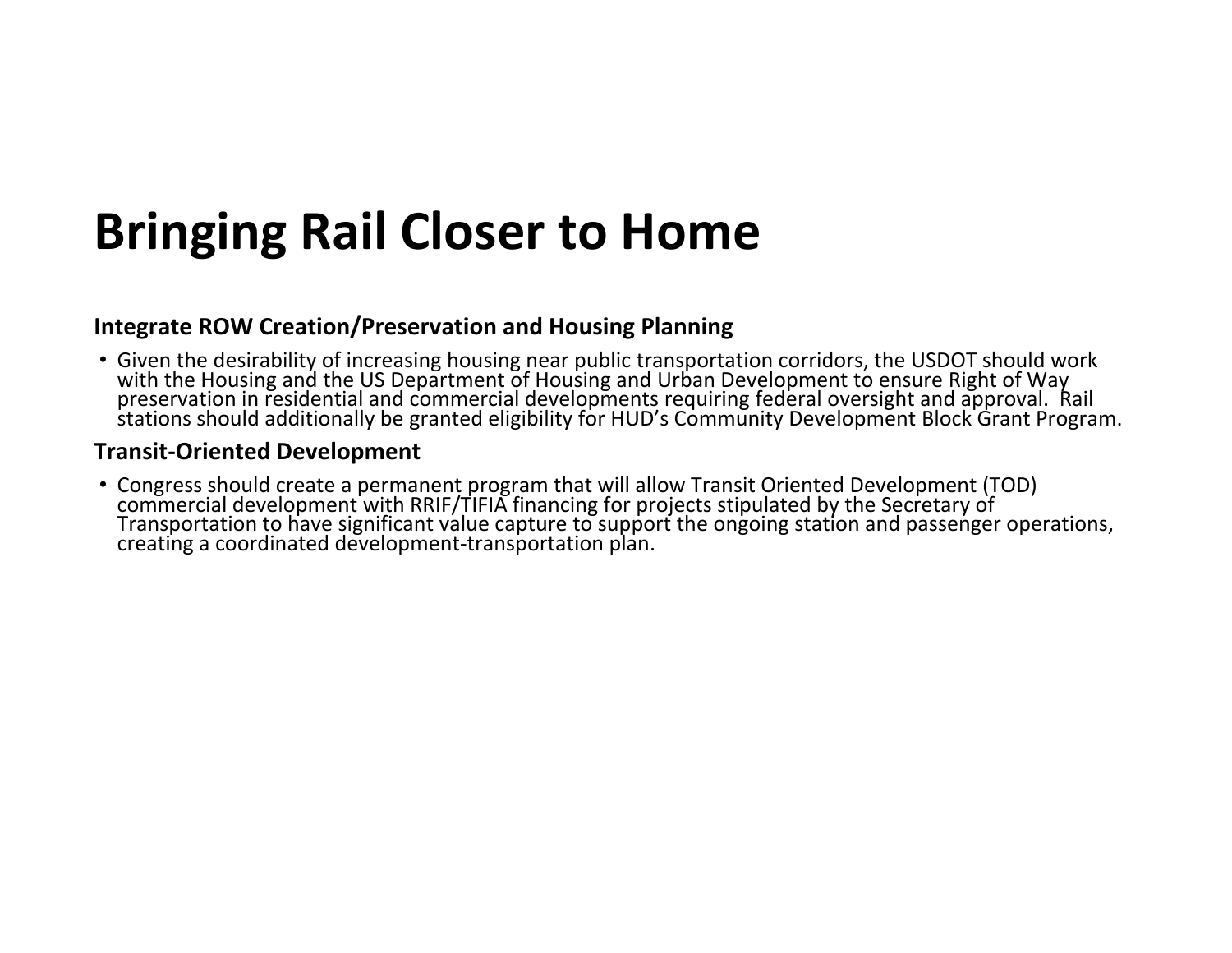### **Getting There On Time**

### **Create Private Right of Action to Amtrak**

• Our Association is asking Congress to grant Amtrak a Private Right of Action to enforce dispatching preference as described in Amtrak's Fiscal 2019 Grant Request. Current law requires that enforcement be initiated through civil action by the U.S. Department of Justice (DOJ) before a District Court judge.

### **Designate FRA as Sole Entity for Metrics and Standards**

•In addition to Private Right of Action, Rail Passengers supports legislation that shifts creation of Metrics and<br>Standards—as described in Section 207 of the Passenger Rail Investment and Improvement Act of 2008<br>(PRIIA) (D Congress.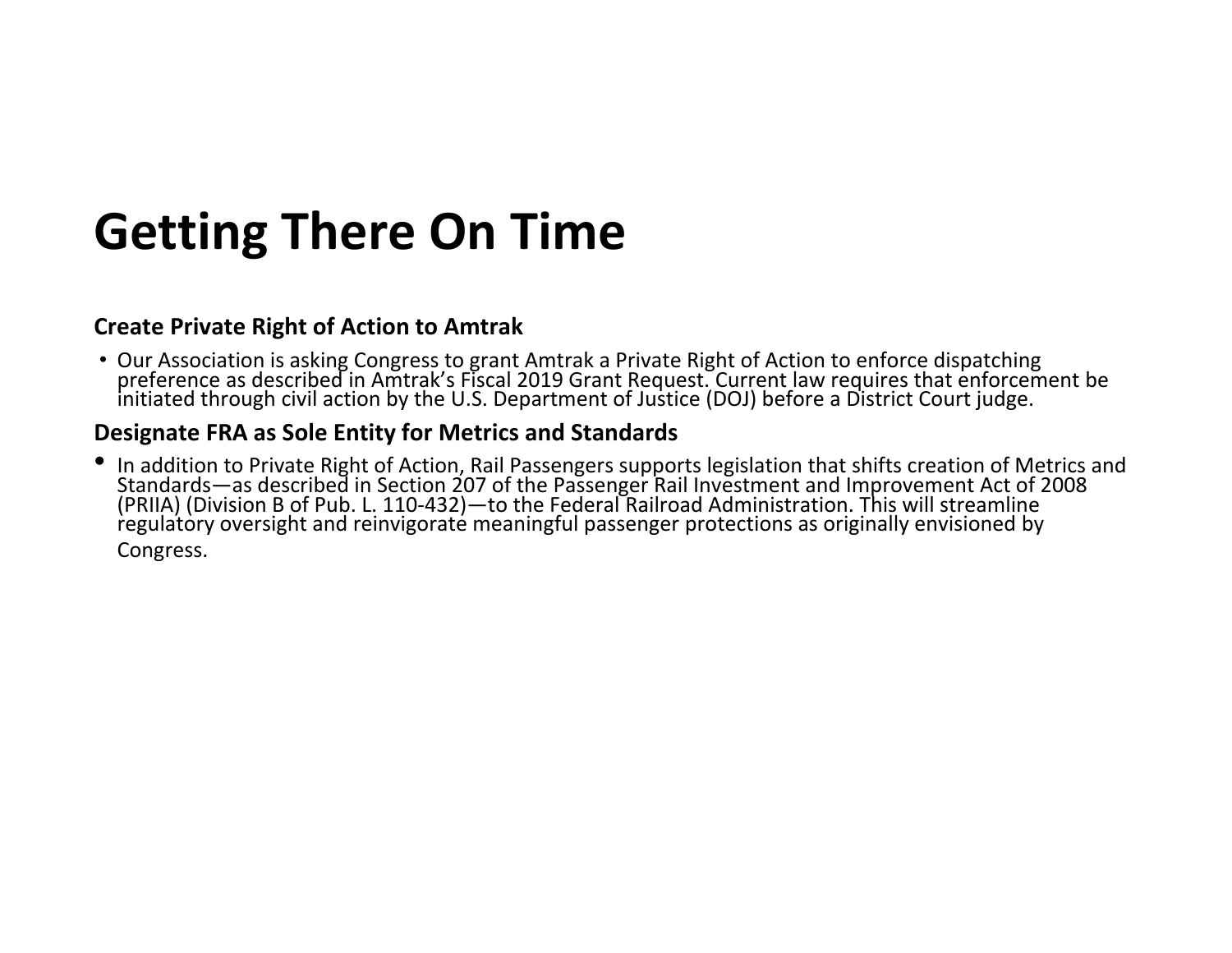### **Renewing the Fleet**

### **Buy America Reform and Domestic Manufacturing Incentivization**

- Recognizing the lack of a robust domestic rail equipment manufacturing sector, Congress should create a<br>bridge program that will allow the FRA increased flexibility in granting waiver to Buy America Act<br>requirements for
- To ensure the development of a domestic rail manufacturing industry, this waiver program should include a 10-year sunset provision and be paired with a US Rail Manufacturing Bureau (USRMB) to encourage co-<br>production agreements between US and international firms.

### **Encourage Uniformity Across Equipment and Consist Design**

- The Federal Railroad Administration has written new regulations for passenger trains that will result in lighter, safer, more efficient trains. A new Tier III classification will allow trains designed for 125 mph or more
- Congress must direct FRA to formalize these new regulations and establish the following uniform design principles:
	- High power‐to‐weight ratio, allowing them to accelerate quickly and remain stable at very high speeds;
	- Low centers of gravity and sophisticated suspensions that allow faster running through curves.